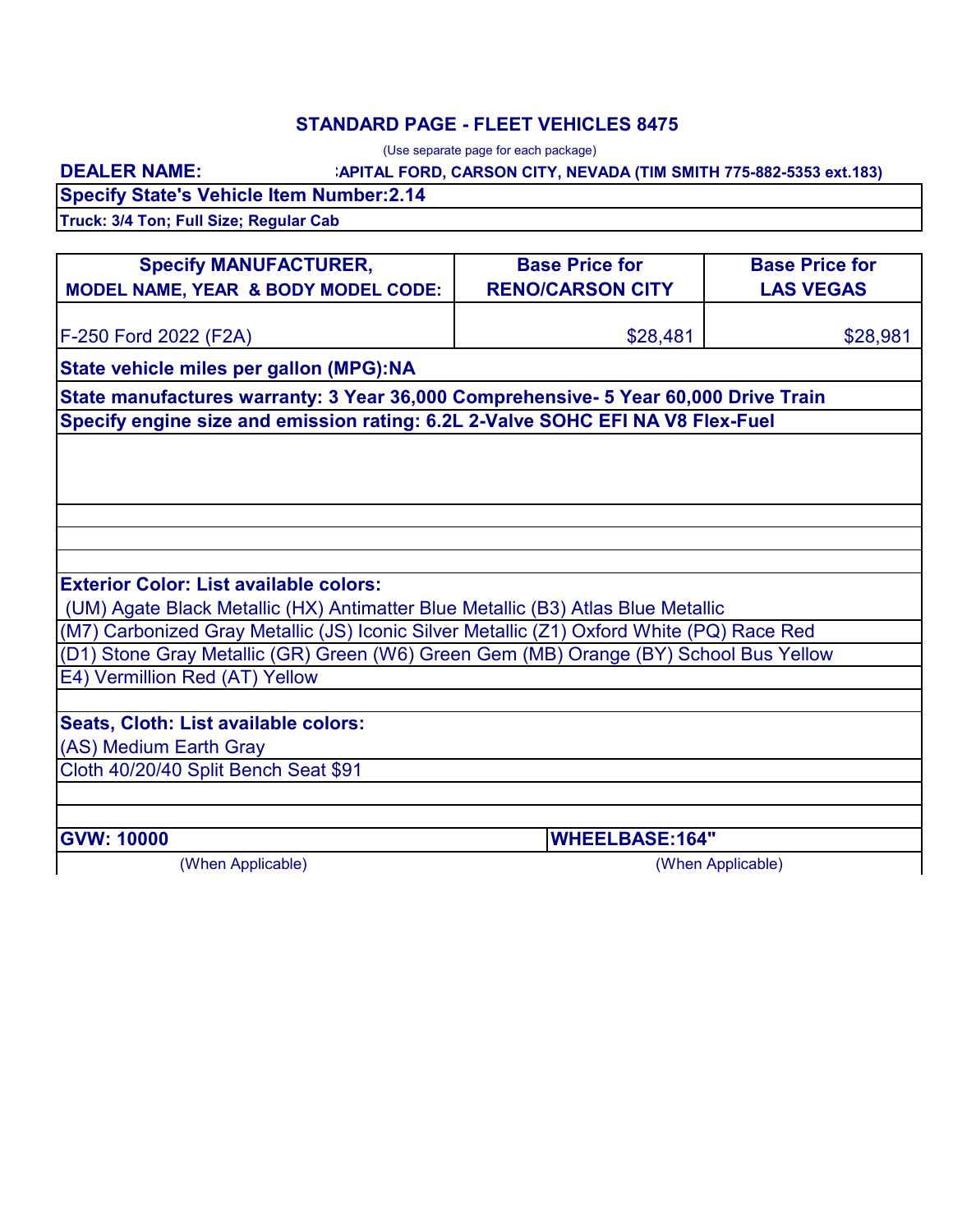#### **OPTION PACKAGE PAGE ~ FLEET**

(Use separate page for each package)

# **CAPITAL FORD, CARSON CITY, NEVADA (TIM SMITH 775-882-5353 ext.211) Option Package Name/Code:** List Equipment Features Below: **Specify State's Vehicle Item Number:** \$ (i.e. 1.1 Sedan: Full size; 4 door; 6 passenger) **DEALER NAME\_\_\_\_\_\_\_\_\_\_\_\_\_\_** 40/20/40 Cloth Bench seat, AM/FM CD, Carpet Floor, Cruise, Power Windows - Locks - Mirrors, Heated Tow Mirrors, Trailer Brake Controller, SYNC Communications XLT 2WD=\$4,747